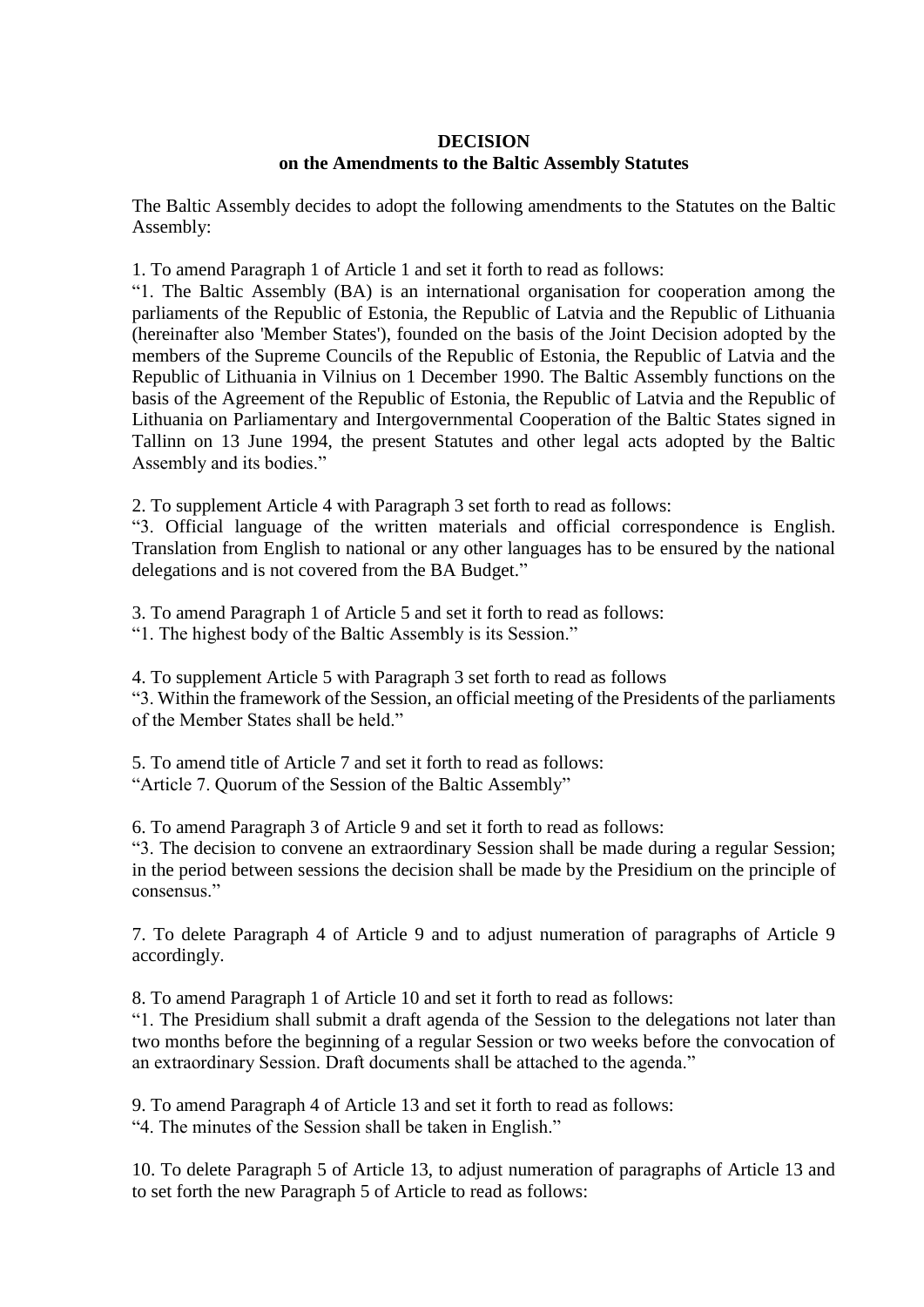"5. After the minutes of the Session have been signed within two months after the end of the Session, they shall be published and entered on the BA website on the Internet."

11. To amend title of Article 15 and set it forth to read as follows: "Article 15. Composition of the Presidium of the Baltic Assembly"

12. To amend Paragraph 4 of Article 16 and set it forth to read as follows:

"4. In the absence of the President of the Baltic Assembly, his/her duties shall be carried out by the Vice President from the next presiding country. When the latter is not available, the duties of the President of the Baltic Assembly shall be carried out by the other Vice President."

13. To amend Subparagraphs 6 and 7 of Paragraph 2 of Article 17 and set them forth to read as follows:

"6) to register the members of the BA committees and commissions;

7) to register the BA party groups (factions) and their members;"

14. To supplement Paragraph 2 of Article 17 with Subparagraph 8 and to adjust numeration of subparagraphs of Paragraph 2 of Article 17 accordingly:

"8) to approve changes in the composition of the Presidium and committees in the period between sessions;"

15. To amend Paragraph 3 of Article 18 and set it forth to read as follows:

"3. The Presidium may invite committee chairmen, members of the national delegations and representatives of the Baltic Council of Ministers to attend its meetings to evaluate the activities of the current year and to set priorities for the next year."

16. To supplement Article 20 with Paragraph 3 set forth to read as follows and to adjust numeration of paragraphs of Article 20 accordingly:

"3. The work of a committee shall be directed by a representative of the committee of the presiding country."

17. To amend Paragraph 3 of Article 24 and set it forth to read as follows:

"3. In the absence of the committee chairman, the vice chairman from the next presiding state shall act as chairman of the committee. In case of his/her absence, the other vice chairman shall act as chairman."

18. To amend Paragraph 6 of Article 25 and set it forth to read as follows:

"6. Copies of committee meeting minutes in the English language shall be forwarded to the members of the committees not later than two weeks after the meeting."

19. To amend Paragraph 1 of Article 27 and set it forth to read as follows:

"1. Before a Session the Presidium, but at the beginning of the Session, the Baltic Assembly may appoint a Drafting Committee. Each national delegation shall appoint one member to the Drafting Committee. The work of a committee shall be directed by a representative of the presiding country."

20. To amend Subparagraph 3 of Paragraph 3 of Article 27 and set it forth to read as follows: "3) approve the final versions of the draft documents and present them to the Session."